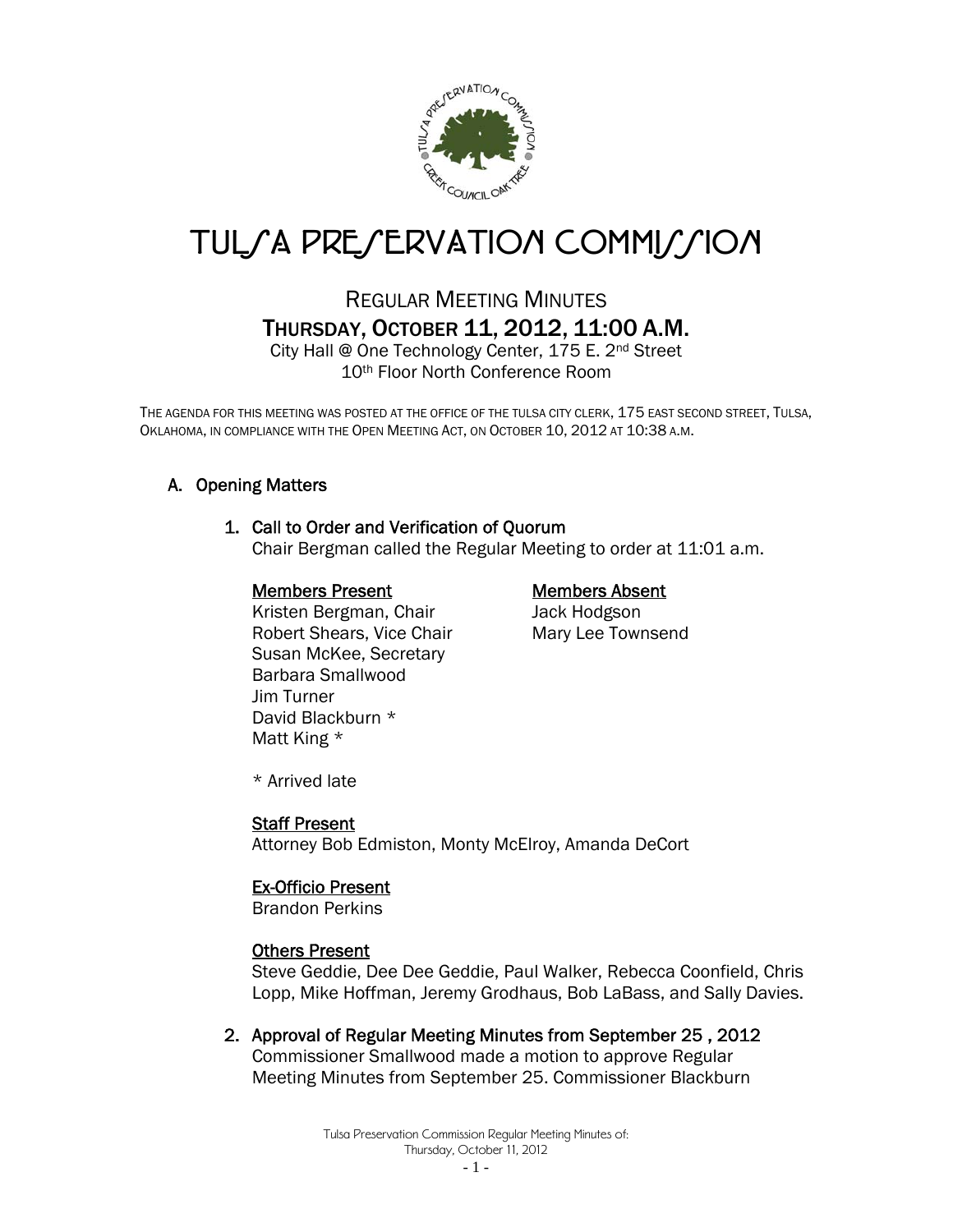seconded the motion. The motion failed. The Minutes will be reconsidered at the next meeting.

#### Vote: Regular Meeting Minutes from September 25, 2012 In Favor **Opposed** Abstaining Not Present

1. Blackburn None 1. Bergman None

2. McKee 2. Shears

3. Smallwood 3. Turner

- 
- 

#### 3. Disclosure of Conflicts of Interest

 No one reported a conflict of interest with the proposals on the agenda.

#### B. Actionable Items

1. COA-12-040 / 231 E. 20<sup>th</sup> Street (North Maple Ridge)

Applicant: Steve Geddie

COA Subcommittee Review Date: None

Request:

Cover porch columns, knee wall and bulkheads with brick veneer and replace brick top of knee wall and bulkheads with concrete capstones.

Monty McElroy presented Mr. Geddie's Certificate of Appropriateness application to the Commission and read the applicable guidelines for this district. Mr. Geddie was present to answer questions.

Commissioner Smallwood made a motion to approve the application. Commissioner Blackburn seconded the motion.

### Vote: 231 E. 20th Street (North Maple Ridge)

| In Favor   | <b>Opposed</b> | <b>Abstaining</b> | <b>Not Present</b> |
|------------|----------------|-------------------|--------------------|
| 1. Bergman | 1. McKee       | None              | <b>None</b>        |

- 2. Blackburn
- 3. King
- 4. Shears
- 5. Smallwood
- 6. Turner

The motion was Approved by Majority. Guidelines cited: 1.1.1, 1.1.2, and 1.1.3.

#### 2. COA-12-041 / 1019 E. 20<sup>th</sup> Street (North Maple Ridge)

Applicant: Paul Walker

COA Subcommittee Review Date: None

Work started prior to COA application

#### Request:

Construct railroad tie retaining wall along west side of front yard.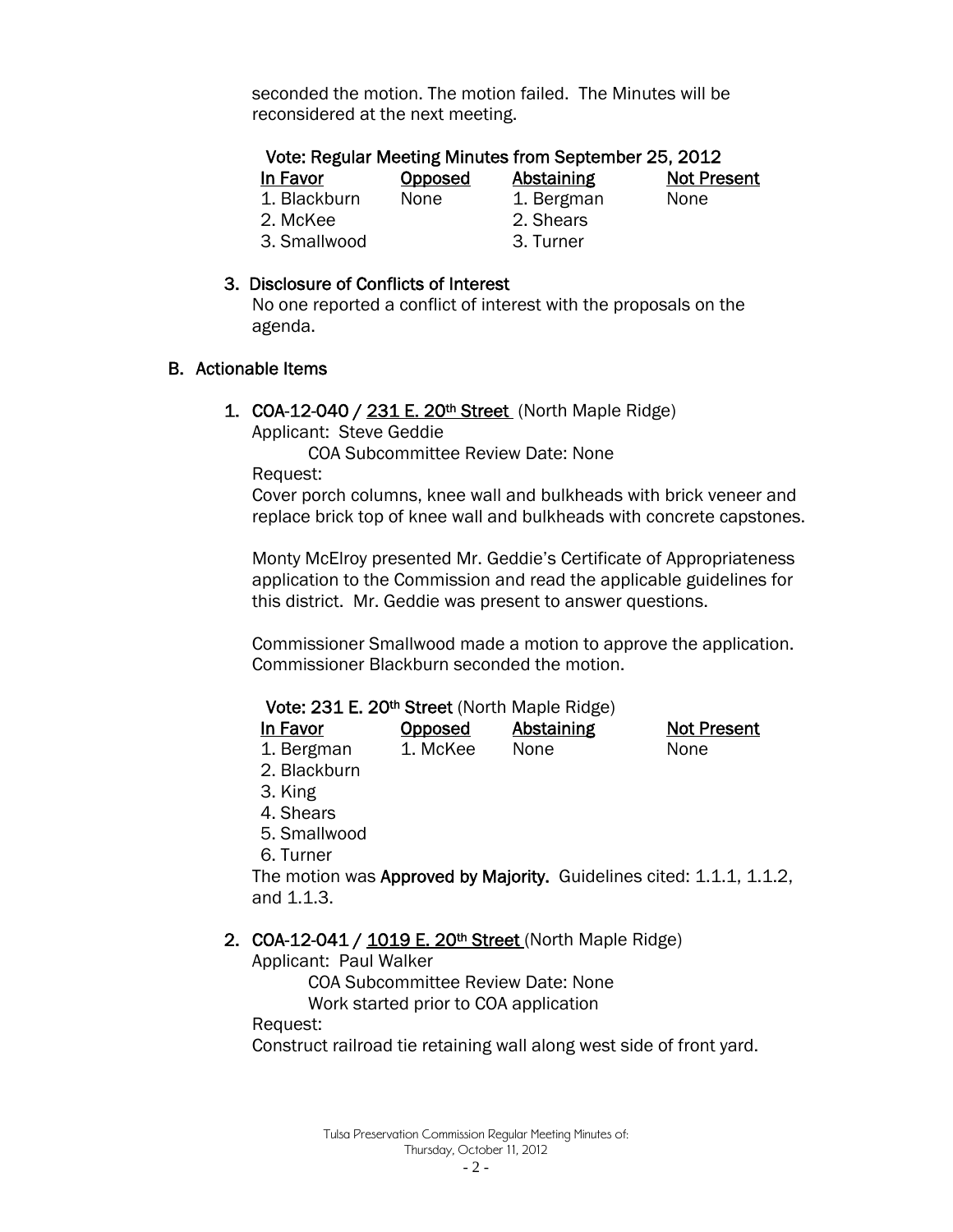Monty McElroy presented Mr. Walker's Certificate of Appropriateness application to the Commission and read the applicable guidelines for this district. Mr. Walker was present to answer questions.

Mr. Walker's neighbor, Chris Lopp, objecting to the proposed railroad tie retaining wall, made a presentation to the Commissioners.

Commissioners heard from Mr. Walker and discussed the proposed railroad tie material.

Commissioner Blackburn made a motion to deny the application. Commissioner McKee seconded the motion.

#### Vote: 1019 E. 20th Street (North Maple Ridge)

| In Favor   | <b>Opposed</b> | Abstaining | <b>Not Present</b> |
|------------|----------------|------------|--------------------|
| 1. Bergman | 1. Turner      | None       | None               |

- 2. Blackburn
	-
- 3. King
- 4. McKee
- 5. Shears
- 6. Smallwood

The motion to deny was Approved by Majority. Guideline cited: 1.1.3.

#### 3. COA-12-042 / 1020 E. 20<sup>th</sup> Street (North Maple Ridge)

Applicant: Mike Hoffman for Burnett Windows

COA Subcommittee Review Dates: None

Request:

Replace existing third floor windows with new fiberglass windows with exterior muntins. Muntin patterns to match pattern of windows on first and second floors.

Monty McElroy presented Mr. Hoffman's Certificate of Appropriateness application to the Commission and read the applicable guidelines for this district. Mr. Hoffman was present to answer questions.

Commissioner King made a motion to approve the application. Commissioner Turner seconded the motion.

#### Vote: 1020 E. 20<sup>th</sup> Street (North Maple Ridge)

| ın ı | ravor |
|------|-------|
|      |       |

1. Bergman None None None

**Opposed** Abstaining Not Present

- 2. Blackburn
- 3. King
- 4. McKee
- 5. Shears
- 6. Smallwood
- 7. Turner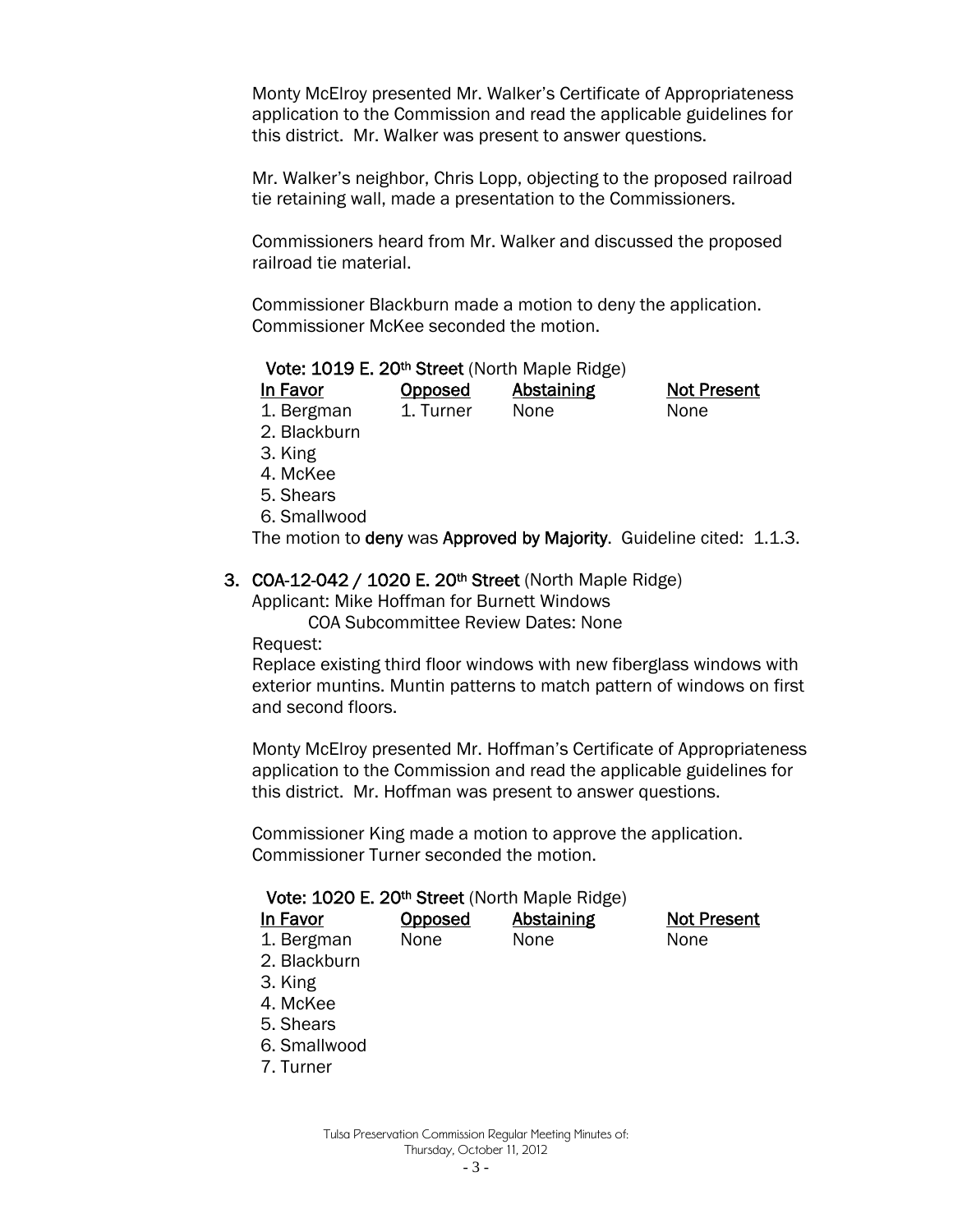The motion was Approved Unanimously. Guidelines cited: 1.2.1, 1.2.3, 1.2.4 and 1.2.6.

#### 4. COA-12-043 / 2324 E. 17<sup>th</sup> Street (Yorktown)

Applicant: Bob LaBass for Tulsa Public School COA Subcommittee Review Date: None Request:

Demolish Barnard school buildings due to fire damage.

Monty McElroy presented Mr. LaBass' Certificate of Appropriateness application to the Commission and read the applicable guidelines for this district. Mr. LaBass was present to answer questions.

Commissioner Blackburn made a motion to approve application. Commissioner Smallwood seconded the motion.

#### Vote: 2324 E. 17th Street (Yorktown)

| In Favor                                                        | <b>Opposed</b> | <b>Abstaining</b> |      | <b>Not Present</b> |
|-----------------------------------------------------------------|----------------|-------------------|------|--------------------|
| 1. Bergman                                                      | None           | None              | None |                    |
| 2. Blackburn                                                    |                |                   |      |                    |
| 3. King                                                         |                |                   |      |                    |
| 4. McKee                                                        |                |                   |      |                    |
| 5. Shears                                                       |                |                   |      |                    |
| 6. Smallwood                                                    |                |                   |      |                    |
| 7. Turner                                                       |                |                   |      |                    |
| The motion was Approved Unanimously. Guidelines cited: F.1.1.3. |                |                   |      |                    |

#### C. Reports

#### 1. Staff Report

Amanda DeCort gave an update on the National Preservation Conference/Section 106 Training. She will travel to Spokane, WA from Oct. 29-Nov. 4, 2012 for the National Preservation Conference. In addition to the Conference, she will attend a two day intensive training course on Section 106 in Spokane. She and Marty Newman will touch base with Amy Cole at the Denver field office of the National Trust while in Spokane to discuss grant opportunities. Oklahoma now falls under the jurisdiction of the Denver field office.

Ms. DeCort also mentioned CLG Contracts. Next year's contract is in process; this year's close-out of the grant account is also underway. She said new yard signs have been purchased and reminder flyers sent to property owners in all five districts.

Ms. DeCort mentioned the Historic Preservation Review Committee will consider the Tulsa Race Riot National Register Nomination at their meeting next Thursday, October 18, at 1:30pm. The HPRC meets at the Oklahoma History Center in OKC.